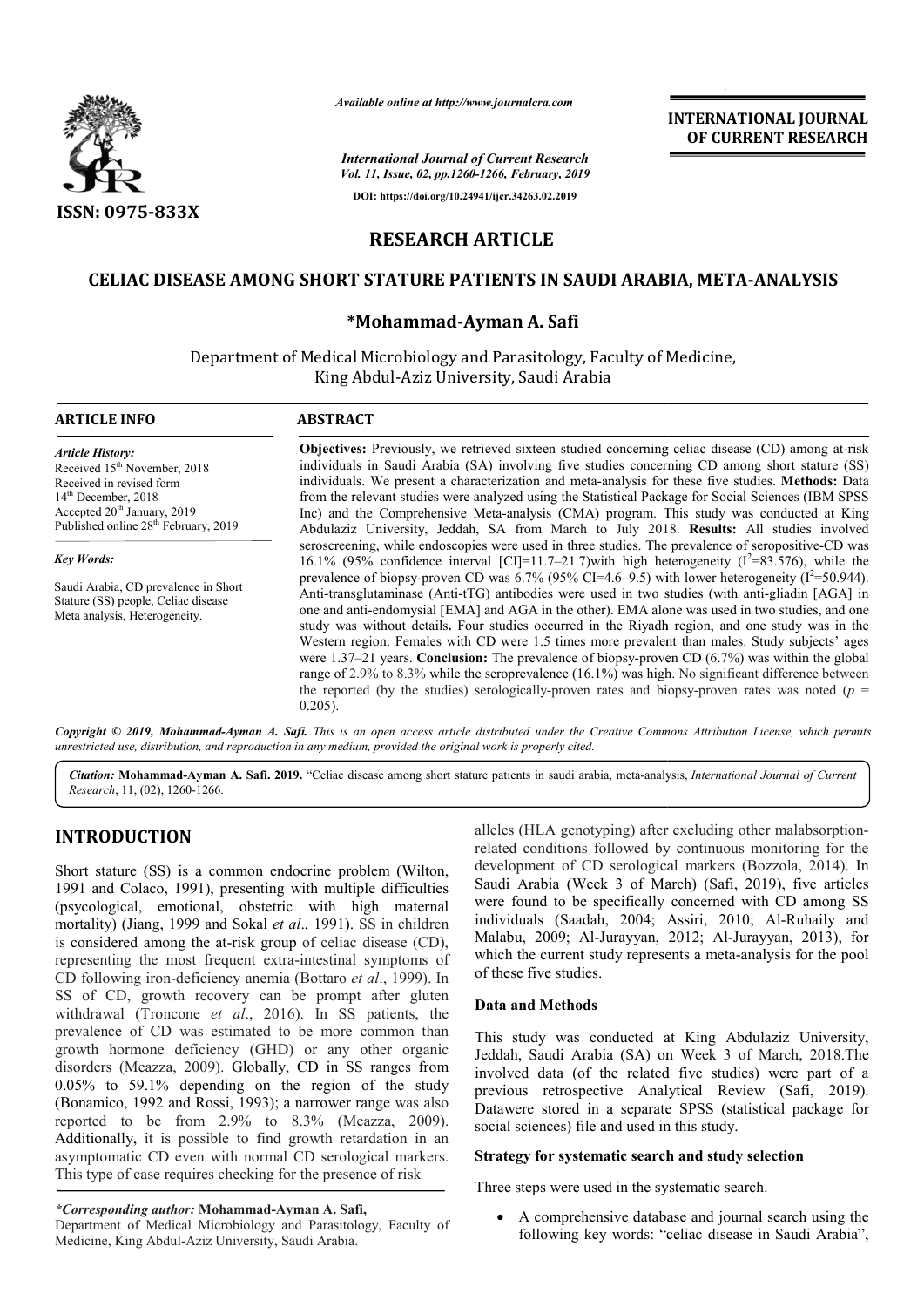"celiac disease in Saudi children" and "prevalence of celiac disease in Saudi Arabia". This step was described in tails in our previous analytical review (Safi and Safi, 2018) in which articles were obtained via PubMed (US National Library of Medicine, with no specific period), Ovid, EBSCO and scholar Google. Some other related articles were obtained through the library of king Fahd research Centre of King Abdulaziz University, and directly from the editorial department of the two local journals (Saudi Journal of Internal Medicine and Journal of King Abdul-Aziz University Medical Science. Duplication between articles was checked via their titles, author(s) and year of publication.

- A process of first selection (inclusion/exclusion for articles concerning "celiac disease in Saudi Arabia", and their data were recorded using statistical package for social science [IBM SPSS Inc], Version 20, Chicago, that was also detailed in our previous systematic review (Safi and Safi, 2018).
- A process of second selection was for the articles that are concerned with the short stature (SS)] and kept as a separate SPSS file that was used in this study.

#### **Statistical Analysis**

Data analysis was performed using the statistical package for social sciences (IBM SPSS Inc), Version 20, Chicago and withthe Comprehensive Meta-analysis program (CMA), Version 3 software program (Biostat, USA). I squared  $(I^2)$  was used to evaluate heterogeneity. Interpretation of  $I^2$  values follows the following pattern:  $(1)$  0% (no heterogeneity); $(2)$  $\leq$ 25% (low heterogeneity); (3) 25% to 49% (moderate heterogeneity); and (4) >50% (high heterogeneity) (Singh 2018). The results were illustrated in tabulated form, diagrams, and figures. Results were considered significant if the p-value was  $\leq 0.05$ .

Accordingly, study individuals were divided into three groups based on age: (1) pediatric (<12 years in male, <10 years in female); (2) adults and adolescents  $(>12$  years); and (3) pediatrics with adults (and/or adolescents) (>1 year [or 1–18 years]).

## **RESULTS**

*Selection and characterization of the pertinent studies (Figure 1 and Table 1).*Following the first selection, seventy-four articles were retrieved that were concerned with CD in KSA, from which 5 articles (second selection) were retrieved concerning CD in SS individuals (Figure 1), The data from these studies were recorded using the SPSS Version 20. Characterization of these studies is shown in Figure 1 and Table 1.These studies were arranged chronologically according to the year of publication, covered a wide range of ages (1.37– 21 years) and three age groups (Table 1): (1) children (4.5–12 years) (one article); (2) children and adolescents (1.37–17.6 years) (three articles); and (3) children and adolescents and adults (12–21 years) (1 article). These studies covered two regions in SA (Table 1): (1) Riyadh (four articles) and the Western region (one article). Table 1 also illustrates the different cohorts and prevalence for both seropositivity and biopsy-proven conditions. Pattern of the reported (by the studies) positivity is shown in Table 1 and Figure 2. Seropositivity was reported by three studies (Saadah, 2004; Assiri, 2010 and Al-Ruhaily and Malabu, 2009) as 24%, 4% and 16.5%). While biopsy-proven positivity was reported by the five studies (Saadah *et al.,* 2004; Assiri, 2010; Al-Ruhaily and Malabu, 2009; Al-Jurayyan, 2012; Al-Jurayyan *et al*., 2013) as 9.5%, 4%, 10.9%, 2.5% and 4.5%. Table 2 illustrates the total cohorts, total number of positivity values, and both seropositivity and biopsy-proven positivity rates. The total cohort of seropositivity was 258 (range was 63–104) with a total positivity of 34 and positivity rate of 13.17% (Table 2),



**Figure 1. PRISMA flow-diagram showing the selection process of the pertinent studies CD- celiac diseases, KSA - Kingdom of Saudi Arabia, SS - short stature**

## **Strategy for age grouping**

Puberty is defined with a cut-off level of 10 and 12 years for females and males, respectively (Al-Agha *et al*., 2015). The term children and adolescent denotes individuals who were 1– 18 years (Al-Agha, 2015, Saadah, 2012 and Saadah, 2012). while the total biopsy-proven cohort was 478 (range 63-110) with a total positivity of 28 and positivity rate of 5.85%). However, higher rates were obtained by meta-analysis for both seropositivity (16.1%) and biopsy-proven positivity (6.7%) (Table 2, 4, and 6).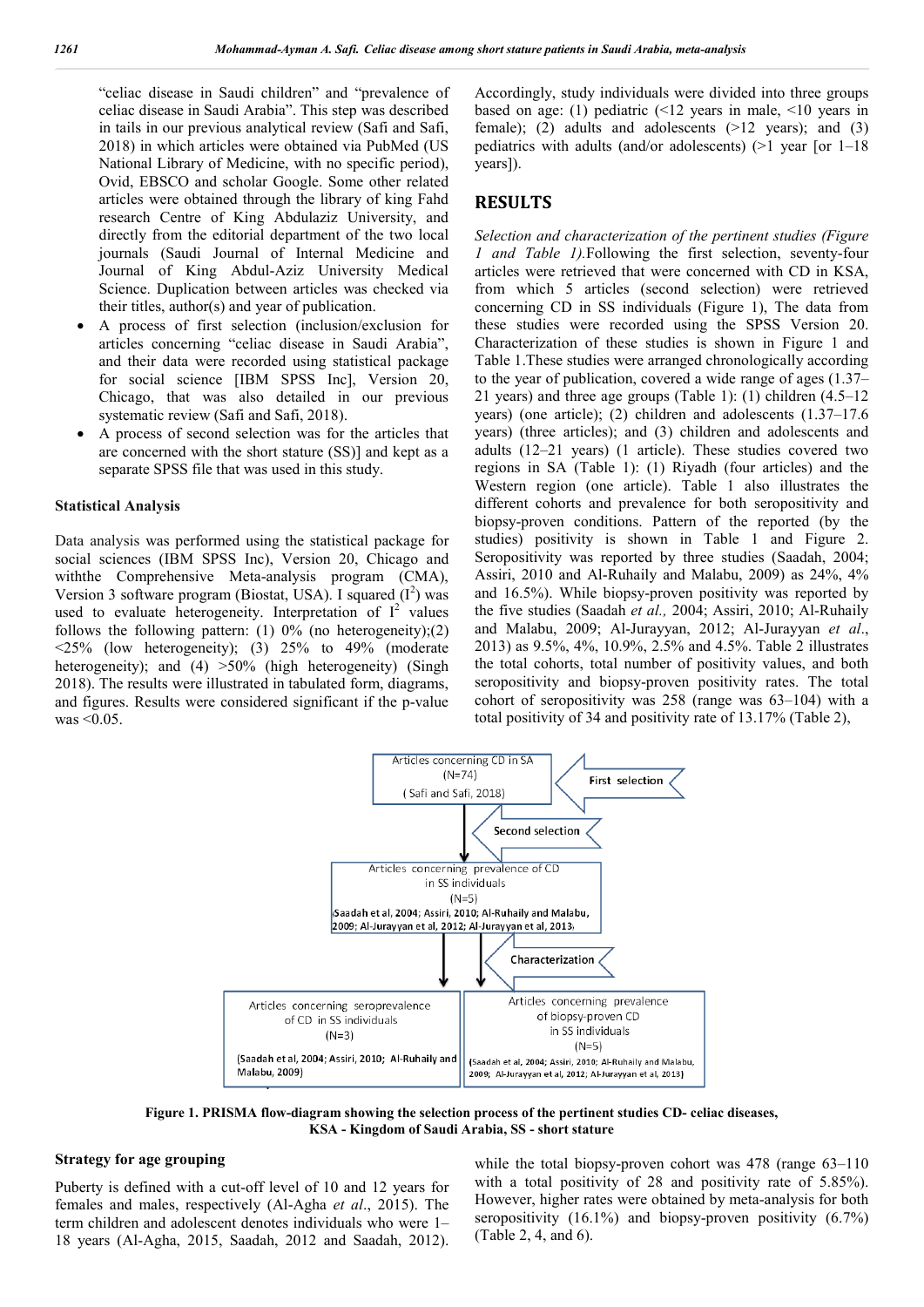| Studyreference number<br>(region) | Year of publication | Region    | Serology   | TTG* | Biopsy** | Female<br>/Male | Seropositivity/<br>Cohort (Rate%)# | Biopsy-proven positivity/<br>Cohort (Rate%)# | Refused (without)<br>endoscopy | Age ranges/years (age<br>groups) | Period           |
|-----------------------------------|---------------------|-----------|------------|------|----------|-----------------|------------------------------------|----------------------------------------------|--------------------------------|----------------------------------|------------------|
| Saadah, etal                      | 2004                | (Western) | TTG,AGA    | Yes  | Yes      | <b>NS</b>       | 15/63                              | 6/63                                         |                                | 1.37-17.6                        | retrospectively  |
|                                   |                     |           |            |      |          |                 | (24%)                              | $(9.5\%)$                                    |                                | (children & adolescents)         |                  |
| Al-Ruhaily,                       | 2009                | (Riyadh)  | <b>EMA</b> | No   | Yes      | <b>NS</b>       | 4/104                              | 4/104                                        | .                              | 12-21                            | January 1997     |
| Malabu                            |                     |           |            |      |          |                 | (4%)                               | (4%)                                         |                                | (children & adolescents)         | - December 2006. |
|                                   |                     |           |            |      |          |                 |                                    |                                              |                                | $&$ adults)                      |                  |
| Assiri                            | 2010                | (Riyadh)  | TTG-IgA,   | Yes  | Yes      | 11/1            | 15/91                              | 10/91                                        | .                              | $4.5 - 12$                       | August 2002      |
|                                   |                     |           | EMA-IgA,   |      |          |                 | $(16.5\%)$                         | $(10.9\%)$                                   |                                | (children)                       | - December 2008  |
| Al-Jurayyanetal                   | 2012                | (Riyadh)  | celiac     |      | Yes      | 2/88            | .                                  | 3/110                                        | .                              | 2.5-14                           | January 1990     |
|                                   |                     |           | screening  |      |          |                 |                                    | $(2.5\%)$                                    |                                | (children & adolescents)         | - December 2009  |
| Al-Jurayyan et al                 | 2013                | (Riyadh)  | <b>EMA</b> | No   | Yes      | <b>NS</b>       | .                                  | 5/110                                        | .                              | $2.5 - 14$                       | January 1990     |
|                                   |                     |           |            |      |          |                 |                                    | $(4.5\%)$                                    |                                | (children & adolescents)         | - December 2009  |
|                                   |                     |           |            |      |          | $13/9^{\circ}$  | 34/258                             | 28/478                                       |                                |                                  |                  |
|                                   |                     |           |            |      |          |                 | (13.17%)                           | $(5.5\%)$                                    |                                |                                  |                  |

## **Table 1. Characterization of the identified studies concerningthe prevalence of celiac disease (CD) in short Stature (SS) populationin Saudi Arabia**

# No significant difference between the reported serologically- proven rates and the reported biopsy- proven rates ( $p = 0.3$ ).\*tTG was used in two studies; with AGA in 1; with EMA and AGA in 1. EMA alone in 2 studies, and without details.\*\* biopsy was used in all studies.^ F/M = 13/9=1.5/1. ^^ Four studies (Assiri, 2010; Al-Ruhaily and Malabu, 2009; Al-Jurayyan et al., 2012; Al-Jurayyan et al., 2013) in Rivadh region and one study in the w (Saadah *et al*., 2004). tTG–tissue Transglutaminase, AGA - antigliadin antibodies, EmA - endomysial antibodies, IgA- immunoglobulin, ARA - antireticulin antibodies.

#### **Table 2. Rate of CD in short stature (SS) population in Saudi Arabia; comparison between Meta analysis and traditional statistical analysis**

|                                  | Cohort(Range)<br><b>Number of studies (Duration)</b>                                                                                                                                                              |                                    | <b>Positivity(Range)</b>           |                                  | <b>Reported</b><br>prevalence ranges | <b>Prevalence By Meta-analysis*</b><br>(Heterogeneity=I <sup>2</sup> )* |                                     | traditional<br>Bv<br>Prevalence<br>analysis=positivity/cohort |                         |                        |
|----------------------------------|-------------------------------------------------------------------------------------------------------------------------------------------------------------------------------------------------------------------|------------------------------------|------------------------------------|----------------------------------|--------------------------------------|-------------------------------------------------------------------------|-------------------------------------|---------------------------------------------------------------|-------------------------|------------------------|
| Serologically<br>$(2004 - 2010)$ | B <sub>10</sub> b <sub>10</sub> b <sub>10</sub> b <sub>10</sub> b <sub>10</sub> b <sub>10</sub> b <sub>10</sub> b <sub>10</sub> b <sub>10</sub> b <sub>10</sub> b <sub>10</sub> b <sub>1</sub><br>$(2004 - 2013)$ | Serologically<br>258<br>$(63-104)$ | Biopsy-proven<br>478<br>$(63-110)$ | Serologically<br>34%<br>$(4-15)$ | Biopsy-proven<br>28%<br>$3-10$       | $4\% - 19\%$                                                            | Serologically<br>16. 1%<br>(83.576) | n.<br>B <sub>1</sub> opsy-proven<br>6.7%<br>(50.944)          | Serologically<br>13.17% | Biopsy-proven<br>5.85% |

\*Meta analysis and Heterogeneity= $I^2$ as in Table 4 and Table 5.

|  |  |  | Table 3. Data for Meta analysis of seropositivity prevalence for CD among Short SS in SA |  |  |  |
|--|--|--|------------------------------------------------------------------------------------------|--|--|--|
|  |  |  |                                                                                          |  |  |  |

| Study name              | Event rate | Sample sıze | Event rate | ogit event rate | Standard Error |
|-------------------------|------------|-------------|------------|-----------------|----------------|
| Al-RuhailyD,Malabu 2009 | 0.040      | 104         | 0.040      | $-3.178$        | 0.500          |
| Assiri AM 2010          | 0.165      | d.          | 0.165      | $-1.621$        | 0.282          |
| Saadah OI etal.2004     | 0.240      |             | 0.240      | . 153<br>- 1    | 0.295          |

## **Table 4. Prevalence (by fixed and random models) with the heterogeneity by Meta analysis of seropositive CD among SS in SA**

| Model. |                      |                | Effect size and 95% internal |                 | Fest of null $(2-Tail)$ |            |                      | Heterogeniety |         |            |              | Tau – squared  |          |       |
|--------|----------------------|----------------|------------------------------|-----------------|-------------------------|------------|----------------------|---------------|---------|------------|--------------|----------------|----------|-------|
|        | Number of<br>studies | Point estimate | ∟ower lımıt                  | Upper<br>⊤lımı† | ∠-value                 | $v$ -value | )-value              | Df(Q)         | '-value | I- Squared | l'au Squared | Standard Error | Variance | Tau   |
| Fixec  |                      | 0.161          | 0.117                        | 0.217           | $-8.740$                | 0.000      | $\sim$ $\sim$ $\sim$ |               | 0.002   | 83.576     | 0.594        | 0.750          | 0.562    | 0.771 |
| Random |                      | 0.130          | 0.054                        | 0.282           | 3.866                   | 0.000      |                      |               |         |            |              |                |          |       |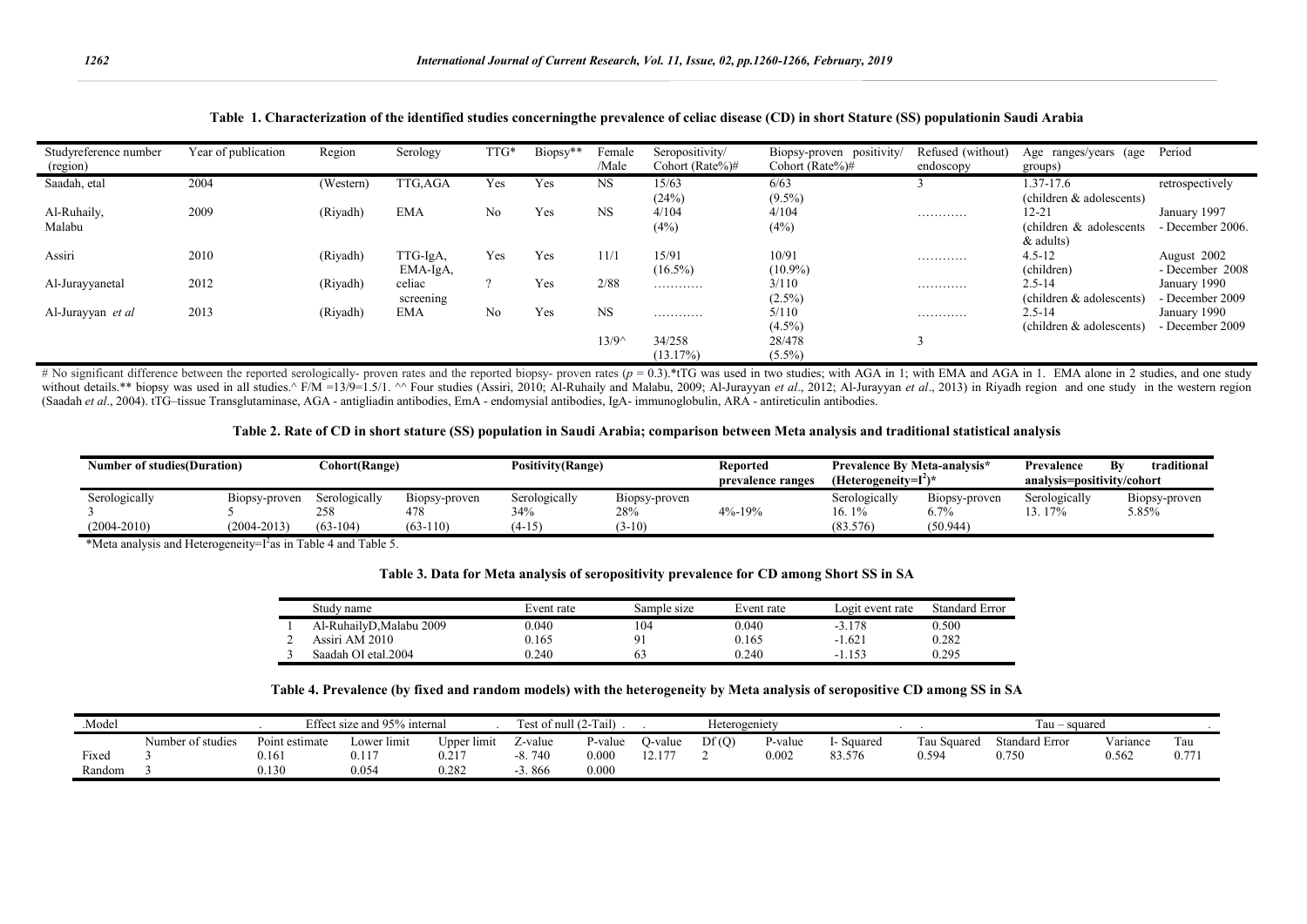

**Figure 2. Cohort and CD prevalence (Seropositivityrate[%] and biopsy- proven rate[%]) of CD among Short Status (SS) patients in the retrieved studies**

| Model  | Study name                      |            |                           | Statistics for each study |          |         |         |         | Event rate and 95% Cl |      |      | Weight (Fixed)  | Weight (Random) |
|--------|---------------------------------|------------|---------------------------|---------------------------|----------|---------|---------|---------|-----------------------|------|------|-----------------|-----------------|
|        |                                 | Event rate | Lower limit   Upper limit |                           | Z-Value  | p-Value | $-0.40$ | $-0.20$ | 0.00                  | 0.20 | 0.40 | Relative weight | Relative weight |
|        | Al-Ruhaily AD1, Malabu UH. 2009 | 0.040      | 0.015                     | 0.100                     | $-6.351$ | 0.000   |         |         |                       |      |      | 14.25           | 28.63           |
|        | Assiri AM 2010                  | 0.165      | 0.102                     | 0.256                     | $-5.741$ | 0.000   |         |         |                       |      |      | 44.74           | 35.88           |
|        | Saadah, O. I etal 2004          | 0.240      | 0.150                     | 0.360                     | $-3.907$ | 0.000   |         |         |                       |      |      | 41.01           | 35.49           |
| Fixed  |                                 | 0.161      | 0.117                     | 0.217                     | $-8.740$ | 0.000   |         |         |                       | $-$  |      |                 |                 |
| Random |                                 | 0.130      | 0.054                     | 0.282                     | $-3.866$ | 0.000   |         |         |                       |      |      |                 |                 |

**Figure 3. Prevalence (by fixed and random models) with statistics and relative weight for each study**



**Favours B** 

**Figure 4. Forest plot for Prevalence of seropositive CD among SS in SA**

|  |  | Table 5. Data for Meta analysis of prevalence of biopsy-proven CD among SS in SA |  |  |
|--|--|----------------------------------------------------------------------------------|--|--|
|  |  |                                                                                  |  |  |

| Study name                      | Event rate | Sample size | Event rate | Logit event rate | <b>Standard Error</b> |
|---------------------------------|------------|-------------|------------|------------------|-----------------------|
| Al-Jurayyan N NA. etal 2016     | 0.025      | 10          | 0.025      | $-3.664$         | 0.611                 |
| Al-Ruhaily AD1, Malabu UH, 2009 | 0.040      | 104         | 0.040      | $-2.178$         | 0.500                 |
| Assiri AM 2010                  | 0.109      |             | 0.109      | $-2.101$         | 0.336                 |
| Saadah, O. I etal 2004          | 0.095      |             | 0.095      | $-3.254$         | 0.430                 |
| Al-JurayyanNAM.etal2013         | 0.045      | $110^{-1}$  | 0.045      | $-3.055$         | 0.460                 |

#### **Meta-analysis**

A meta-analysis was performed using the Comprehensive Meta-analysis (CMA) program. A meta-analysis was used for the three studies concerning CD seroprevalence in SS individuals (Saadah *et al*., 2004; Assiri, 2010; Al-Ruhaily and Malabu, 2009) and for the five studies concerning

the prevalence of biopsy-proven CD in SS individuals (Saadah *et al*., 2004; Assiri, 2010; Al-Ruhaily and Malabu , 2009; Al-Jurayyan *et al*., 2012; Al-Jurayyan *et al*., 2013). The metaanalysis of seropositivity prevalence (Tables 3 and 4 and Figures 3 and 4) showed that CD prevalence (by fixed model) for the serologically proven CD (one serology at least) was 16.1% (95% CI=11.7–21.7) with high heterogeneity

**Favours A** 

# **Meta Analysis**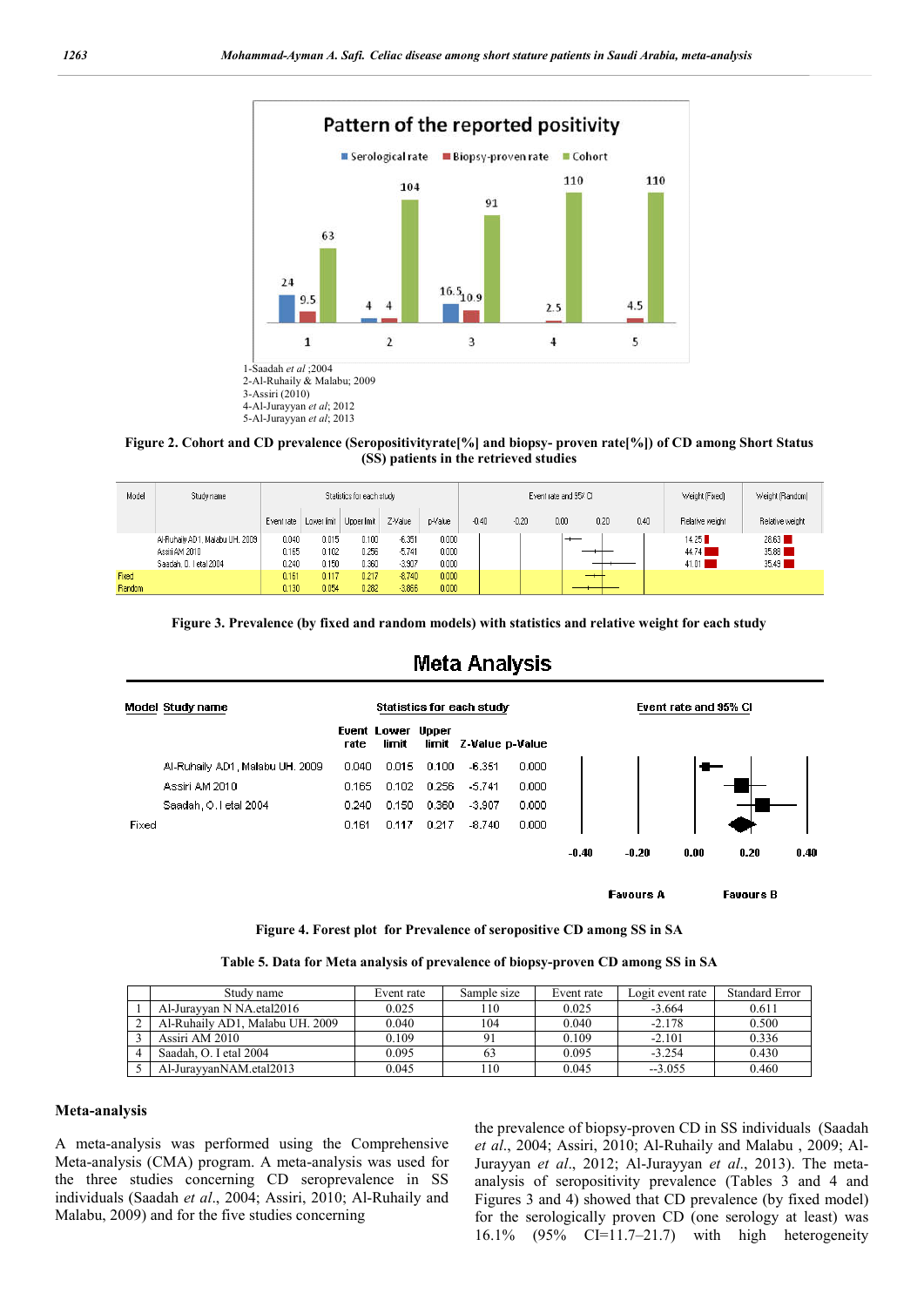$(I^2=83.576)$  while the meta-analysis for the prevalence of biopsy-proven positivity (for five articles by fixed model) (Tables 5 and 6 and Figures 5 and 6) was  $6.7\%$  (95% CI=4.6– 9.5) with a lower heterogeneity ( $I^2$ =50.944).

*Female to male ratio:* Gender information was found in two studies (Table 2).The ratio of total females (13) over total males (9) was 1.5/1 (Tables 2). Both studies were from the Riyadh region.

## **Duration span (Table 1)**

The five included studies were published between 2004 and 2013 and covered a long period from 1990 until 2009 with one retrospective study without year limitation (Saadah, 2004).

most frequent after iron-deficiency anemia (Bottaro, 1999) in which growth recovery can be stimulated by gluten withdrawal (Troncone, 2010). CD in SS patients is more common than GHD or any other organic disorders (Meazza, 2009). Globally, CD in SS ranges from 0.05% to 59.1% depending on the region of the study (Bonamico, 1992 and Rossi, 1993); however, narrower rangeswere also reported to be from 2.9% to 8.3% (Meazza, 2009)<sup>7</sup>. The prevalence (according to the present meta-analysis) of biopsy-proven CD in SS in SA (6.7%) fits within this range, while the prevalence of the serologically-proven CD in SS was much higher (16.1%). Rates of CD in SS that were reported by the different retrieved studies for both the serologically-proven CD in SS (range **=**  4%–24%) and for the biopsy-proven CD in SS (range **=** 2.5% – 19.9%) demonstrate high heterogeneity ( $I^2$ =83.576 and

**Table 6. Prevalence (by fixed and random models) with the heterogeneity by Meta analysis of biopsy-proven CD among SS in SA**

| Model  |           | Effect size and 95% internal |       |       | Test of null (2-Tail) |           |       |       | Heterogeniety |            |         | Tau – squared |          |      |
|--------|-----------|------------------------------|-------|-------|-----------------------|-----------|-------|-------|---------------|------------|---------|---------------|----------|------|
|        | Number of | Point                        | Lower | Upper | $\angle$ -value       | <b>P.</b> |       | Df(Q) | P-value       | I- Squared | Tau     | Standard      | Variance | Tau  |
|        | studies   | estimate                     | limit | limit |                       | value     | value |       |               |            | Squared | Error         |          |      |
| Fixed  |           | 0.067                        | 0.046 | 0.095 | $-13.372$             | 0.000     | 8.154 |       | 0.096         | 50.944     | 0.211   | 0.297         | 0.088    | 0.45 |
|        |           |                              |       |       |                       |           |       |       |               |            |         |               |          |      |
| Random |           | 0.060                        | 0.035 | 0.102 | $-9.659$              | 0.000     |       |       |               |            |         |               |          |      |

| Model  | Study name                    |            |             | Statistics for each study |           |         |         |         | Event rate and 95% CI |      |      | Weight [Fixed]  | Weight [Random] |
|--------|-------------------------------|------------|-------------|---------------------------|-----------|---------|---------|---------|-----------------------|------|------|-----------------|-----------------|
|        |                               | Event rate | Lower limit | Upper limit               | Z-Value   | p-Value | $-0.20$ | $-0.10$ | 0.00                  | 0.10 | 0.20 | Relative weight | Relative weight |
|        | Al-Jurayyan N NA etal. 2012   | 0.025      | 0.008       | 0.078                     | $-5.999$  | 0.000   |         |         |                       |      |      | 10.45           | 14.44           |
|        | Al-Ruhaily AD1, Malabu UH2009 | 0.040      | 0.015       | 0.100                     | $-6.351$  | 0.000   |         |         |                       |      |      | 15.57           | 18.28           |
|        | Assiri AM, 2010               | 0.109      | 0.060       | 0.191                     | $-6.246$  | 0.000   |         |         |                       |      |      | 34.45           | 26.02           |
|        | Saadah Ol.etal, 2004          | 0.095      | 0.043       | 0.196                     | $-5.246$  | 0.000   |         |         |                       |      |      | 21.11           | 21.31           |
|        | Al-Jurayyan NAM et al. 2013   | 0.045      | 0.019       | 0.104                     | $-6.642$  | 0.000   |         |         |                       |      |      | 18.43           | 19.96           |
| Fixed  |                               | 0.067      | 0.046       | 0.095                     | $-13.372$ | 0.000   |         |         |                       |      |      |                 |                 |
| Random |                               | 0.060      | 0.035       | 0.102                     | $-9.459$  | 0.000   |         |         |                       |      |      |                 |                 |

**Figure 5. Prevalence of biopsy-proven CD (by fixed and random models) with statistics and relative weight for each study**

|       |                               |               |                |                       | <b>Meta Analysis</b>             |       |         |                  |                       |                  |      |
|-------|-------------------------------|---------------|----------------|-----------------------|----------------------------------|-------|---------|------------------|-----------------------|------------------|------|
|       | <b>Model Study name</b>       |               |                |                       | <b>Statistics for each study</b> |       |         |                  | Event rate and 95% CI |                  |      |
|       |                               | Event<br>rate | Lower<br>limit | <b>Upper</b><br>limit | Z-Value p-Value                  |       |         |                  |                       |                  |      |
|       | Al-Jurayyan N NA etal. 2012   | 0.025         | 0.008          | 0.078                 | $-5.999$                         | 0.000 |         |                  |                       |                  |      |
|       | Al-Ruhaily AD1, Malabu UH2009 | 0.040         | 0.015          | 0.100                 | $-6.351$                         | 0.000 |         |                  |                       |                  |      |
|       | Assiri AM, 2010               | 0.109         | 0.060          | 0.191                 | $-6.246$                         | 0.000 |         |                  |                       |                  |      |
|       | Saadah Ol.etal, 2004          | 0.095         | 0.043          | 0.196                 | $-5.246$                         | 0.000 |         |                  |                       |                  |      |
|       | Al-Jurayyan NAM et al. 2013   | 0.045         | 0.019          | 0.104                 | $-6.642$                         | 0.000 |         |                  |                       |                  |      |
| Fixed |                               | 0.067         | 0.046          |                       | 0.095 -13.372                    | 0.000 |         |                  |                       |                  |      |
|       |                               |               |                |                       |                                  |       | $-0.20$ | $-0.10$          | 0.00                  | 0.10             | 0.20 |
|       |                               |               |                |                       |                                  |       |         | <b>Favours A</b> |                       | <b>Favours B</b> |      |

**Figure 6. Forest plot for Prevalence of biopsy-proven CD among SS in SA**

## **Pattern of serology and biopsy**

Anti-tTG was used in two studies with AGA in one study and with EMA and AGA in the other one. EMA was used alone in two studies, and one study did not have details while biopsies were done in all of the studies (Table 2).

## **DISCUSSION**

This study represents the first and only meta-analysis for the CD status among SS individuals in SA. Among the extraintestinal symptoms in CD, SS in children appears to be the

 $I^2$ =50.944, respectively). On the other hand, it is not uncommon to have CD in a CD-asymptomatic child that has growth retardation even if the CD serological markers were normal; thus, in such case, after excluding other malabsorption conditions, the presence of risk alleles (HLA genotyping for DQ2/ DQ8 haplotypes) should be checked, and the patient should be strictly followed for the development of CD serological markers (Bozzola *et al*., 2014). Malnutrition such as zinc malabsorption was considered the reason behind the growth retardation in CD (Catassi, and Fasano, 2004), and autoimmune disorders of the pituitary gland may also be another pathogenetic mechanism for delayed growth in CD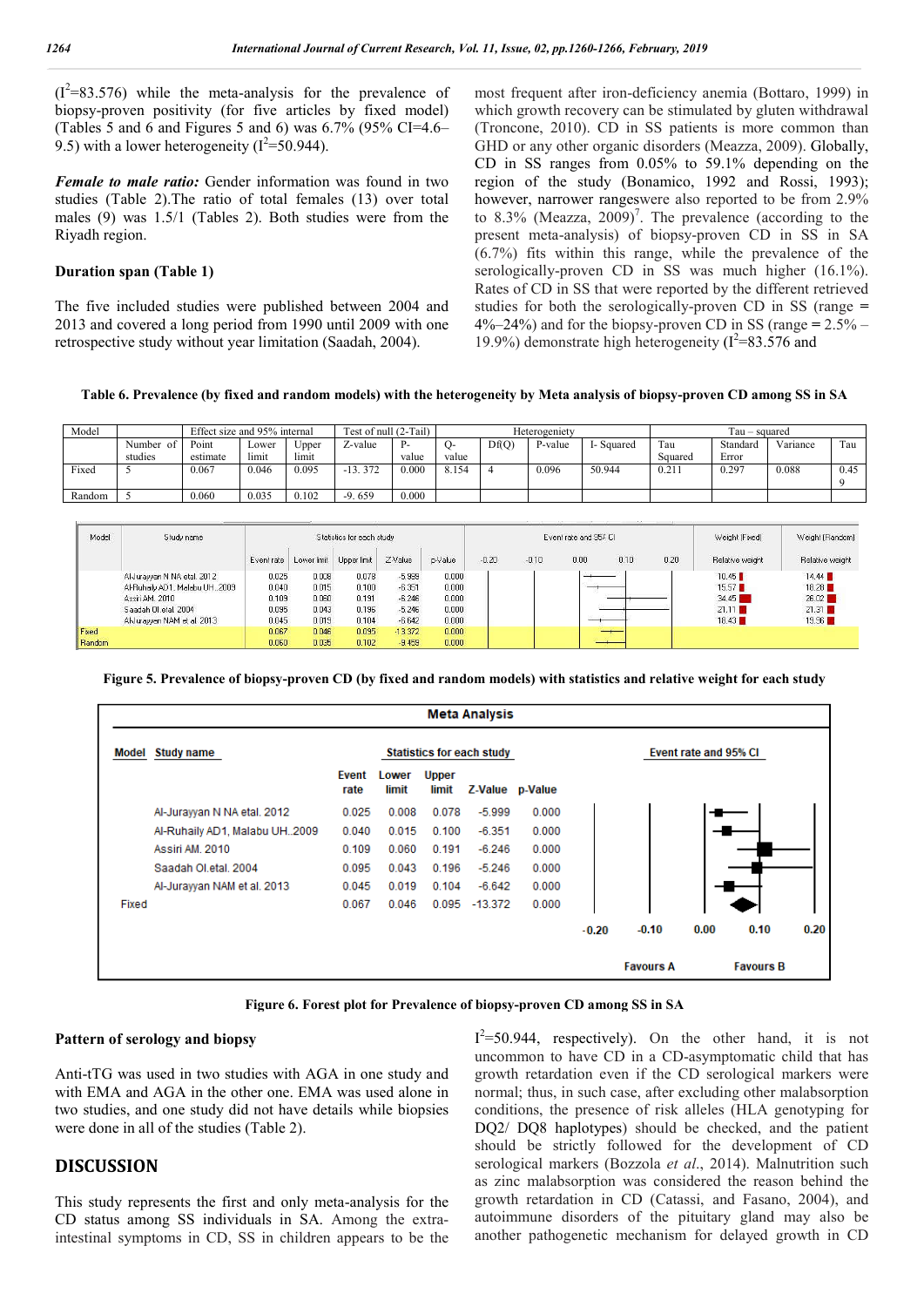children (Collin *et al*., 2001) which may be attributed to the existence of shared epitopes between AGA and self-antigens (Kamradt and Mitchison 2001). In this respect, an association has been reported between presence (positivity) of *antipituitary antibodies* (in newly diagnosed CD patients with height growth impairment) and a reduction of insulin-like growth factor-1 (IGF-I) levels (Delvecchio, 2010). *Antipituitary and anti- hypothalamus autoantibodies* (in CD) have also been detected in children with GHD without catch-up growth after starting a gluten-free diet (GFD), suggesting the onset of autoimmune hypophysitis involving somatotropic cells (Iughetti *et al*., 2006). Thus, it is advised to test for antipituitary and anti-hypothalamus antibodies in all patients with CD-associated growth impairment (Iughetti *et al*., 2006). Turner syndrome is another important cause of SS in girls and is frequently associated with CD (6%–18% of patients). Therefore, subjects with Turner syndrome should be periodically screened for CD in order to make a diagnosis as soon as possible (Bonamico *et al*., 2002).

The hunger hormone, ghrelin, is a newly discovered gastrointestinal hormone that is produced by ghrelinergic cells in the gastrointestinal tract (Sakata *et al*., 2010 and Inui *et al*., 2004). This hormone regulates appetite and plays a significant regulatory role in energy use (Burger and Berner, 2014). In children and adults with CD, mean serum ghrelin levels are higher than in controls, and they decrease after at least six months on a GFD (Selimoglu *et al*., 2006; Lanzini *et al*., 2006; Capristo *et al*., 2005 and Peracchi *et al*., 2003). Furthermore, ghrelin values were shown to negatively correlate with body mass index (BMI) (Lanzini *et al*., 2006). Therefore, it was suggested that ghrelin could serve as a reliable marker for monitoring adherence to the GFD in children and adults with CD (Meazza *et al*., 2014). However, growth is not always affected by CD since obese CD patients are taller than nonobese CD subjects (Nwosu *et al*., 2013), due to differential mechanisms that are still active during CD and prevail over malabsorption (Meazza *et al*., 2014 and Yu *et al*., 1997) and compensation of the malabsorption (due to atrophy of the duodenum and jejunum) by enhanced absorption in the distal intestinal segments in which morphological mucosal changes occur (Semeraro *et al*., 1986). This compensatory hypothesis could explain why some CD children present as overweight/obese and why some CD children do not show growth retardation (Meazza *et al*., 2014).

## **Conclusion**

This study represents the first meta-analysis concerning the prevalence of CD in SS individuals in SA. Both the prevalence of biopsy-proven CD  $(6.7%)$  and seroprevalence  $(16.1%)$  were higher than those in the normal population that we previously reported (1.4% and 2.7%, respectively). Females with CD were 1.5 times as prevalent as males. No significant difference between the reported serologically- proven and biopsy-proven rates were noted  $(p = 0.205)$ .

## **Recommendations**

- Study DQ2/ DQ8 haplotypes in asymptomatic CD with growth retardation even if the CD serological markers were normal.
- Evaluation of the hunger hormone, ghrelin, which negatively correlates with the BMI (Lanzini *et al*.,

2006) and with adherence to GFD in children and adults with CD (Meazza *et al*., 2014).

 Evaluation of anti-pituitary and anti-hypothalamus antibodies in patients with CD-associated growth impairment (Meazza *et al*., 2014).

## **Ethical approval**

The collected data were part of a retrospective literature review and analysis; thus, written ethical approval was not obtained before commencing the study.

**Disclosures:** The current study was not funded or supported by any drug company. This paper is unique, is not under consideration by any other journal, and has not been published elsewhere.

**Conflicts of Interest:** The author declares that there is no conflict of interest.

**Financial support and sponsorship:** None is declared.

# **REFERENCES**

- Al-Agha, A.E., Alafif, M.M., Abd-Elhameed, I.A. 2015. Glycemic control, complications, and associated autoimmune diseases in children and adolescents with type 1 diabetes in Jeddah, Saudi Arabia. *Saudi Med J*., 36: 26- 31.
- Al-Jurayyan, N. A.M., AlNemri, A.M.H., Al Jurayyan, A.N.A., Assiri, A.M.A. 2013. Celiac disease in children with short stature: A hospital based study. *Journal of Taibah University Medical Sciences*., 8(2), 93–96.
- Al-Jurayyan, N. N.A., Mohamed, S.H., Al Otaibi, H.M., Al Issa, S.T., Omer, H.G. 2012. Short stature in children: Pattern and frequency in a pediatric clinic, Riyadh, Saudi Arabia. *Sudan J Paediatr.,* 12(1):79-83. PMID:27493332.
- Al-Ruhaily, A.D., Malabu, U.H. 2012. Short stature in Saudi Arabia: etiologic profile in adult endocrine clinic. *Niger J Med.,* 18(3):268-71. PMID:20120643.
- Assiri, A.M. 2010. Isolated short stature as a presentation of celiac disease in Saudi children. *Pediatr Rep.* 18; 2(1):e4(15-17). PMID:21589840
- Bonamico, M., Pasquino, A.M., Mariani, P., *et al*. 2002. Italian Society Of Pediatric Gastroenterology Hepatology (SIGEP); Italian Study Group for Turner Syndrom (ISGTS). Prevalence and clinical picture of celiac disease in Turner syndrome. *J Clin Endocrinol Metab* 87:5495-8
- Bonamico, M., Sciré, G., Mariani, P., *et al*. 1992. Short stature as the primary manifestation of monosymptomatic celiac disease. *J Pediatr Gastroenterol Nutr,* 14:12-6.
- Bottaro, G., Cataldo, F., Rotolo, N., *et al*. 1999. The clinical pattern of subclinical/silent celiac disease: an analysis on 1026 consecutive cases. *Am J Gastroenterol*., 94:691-6
- Bozzola, M., Bozzola, E., Pagani, S., *et al*. 2014. Late diagnosis of celiac disease in an asymptomatic infant with growth failure. *Ital J Pediatr.,* 40:4
- Burger, K.S., Berner, L.A. (September 2014). "A functional neuroimaging review of obesity, appetitive hormones and ingestive behavior". *Physiology & Behavior*. 136: 121–27. PMID 24769220.
- Capristo, E., Farnetti, S., Mingrone, G., *et al*. 2005. Reduced plasma ghrelin concentration in celiac disease after glutenfree diet treatment. *Scand J Gastroenterol.,* 40: 430-6